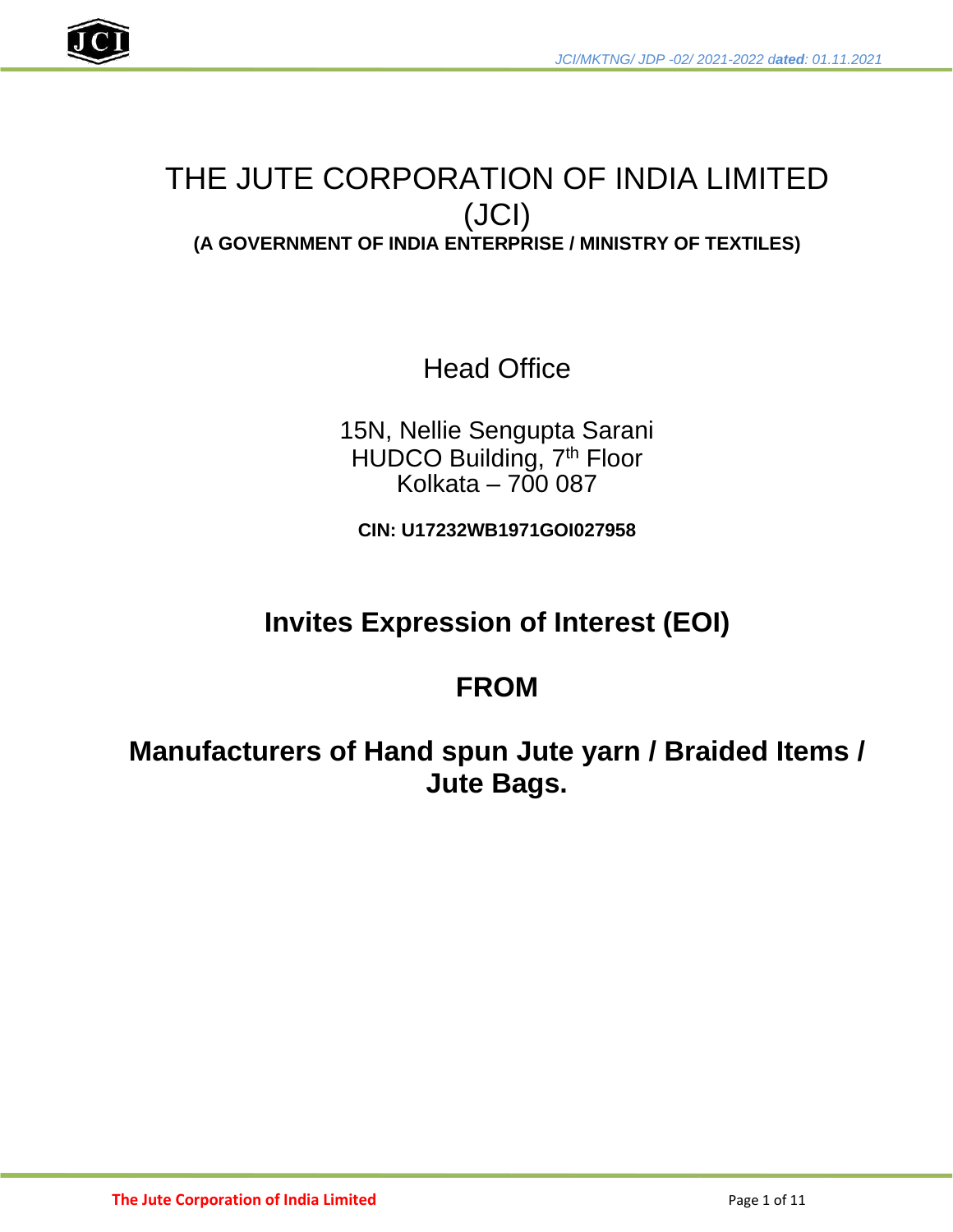## **CONTENTS**

## **Part – I**

| <b>I.I IMPORTANT DATES</b>                           | 3              |
|------------------------------------------------------|----------------|
| <b>I.II TERM OF REFERNECE FOR EOI</b>                | 3              |
| <b>I.III ESSENTIAL REQUIREMENTS</b>                  | $\overline{4}$ |
| <b>I.IV IMPORTANT CONDITIONS TO BE COMPLIED WITH</b> | 5              |
| I.V SELECTION PROCEDURE                              | 6              |
| I.VI PROCEDURE FOR SUBMISSION                        | 6              |
| $Part - II$                                          |                |
| <b>II.I DECLARATION</b>                              | 7              |

| <b>II.II EXPRESSION FORMS</b> |  |
|-------------------------------|--|
|                               |  |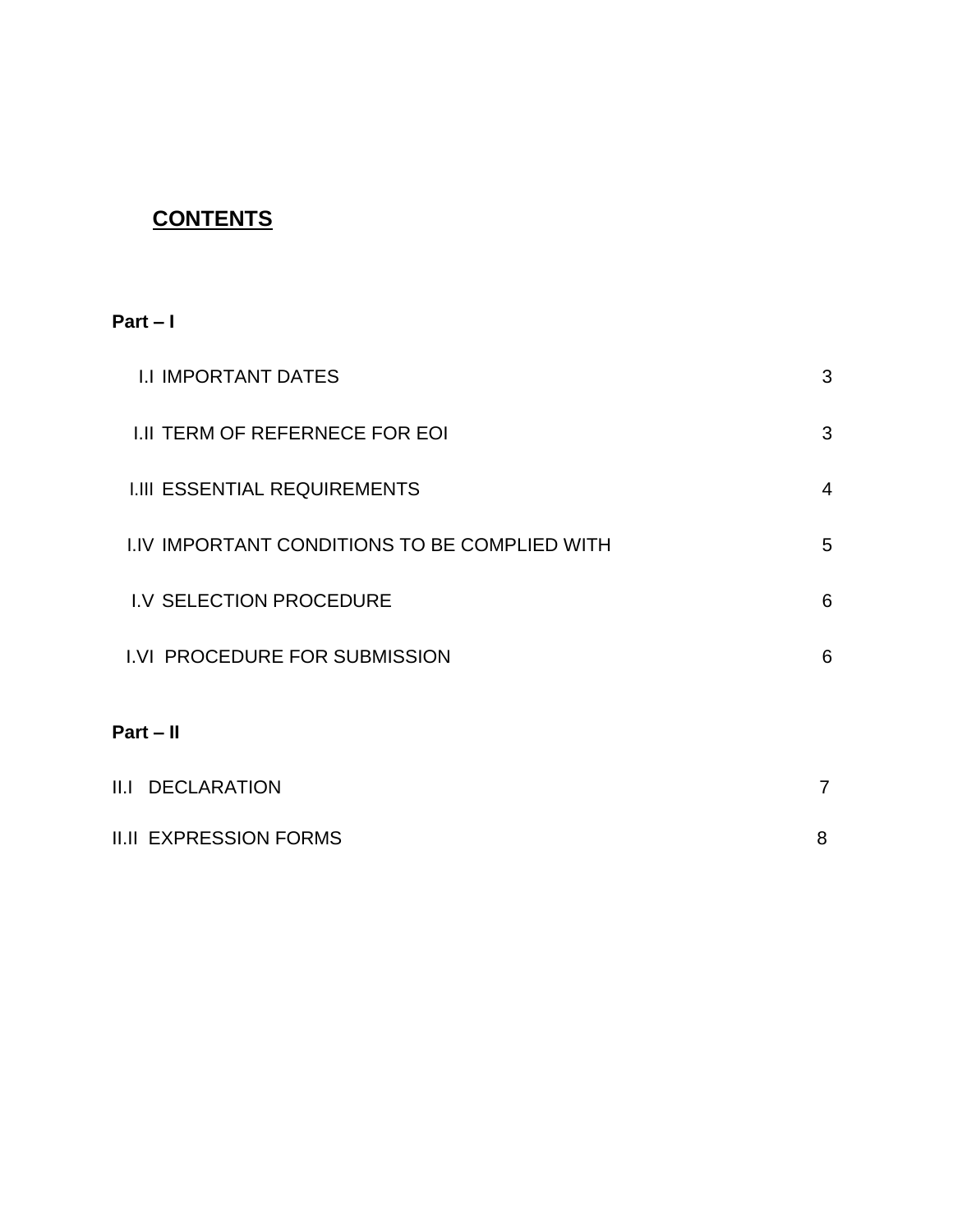

## **Part – I**

## I.I IMPORTANT DATES

EOI No.: *JCI/MKTNG/ JDP -02/ 2021-2022* **Dated**: 01.11.2021

Last Date of Submission of EOI: 03.01.2022 **at JCI Head Office**

## I.II TERMS OF REFERENCE FOR EOI

The Jute Corporation of India Ltd. (JCI), A Government of India Enterprise is the nodal agency of Govt. of India to conduct Minimum Support Price (MSP) operation through its network of DPCs in all major Jute growing states. To provide support to the Jute growers, every year Government of India announces MSP of raw Jute at which JCI procures raw Jute as per quality produce in the area without any quantity limit. JCI serves as a price stabilizing agency in the raw jute sector and takes necessary measures in this respect.

JCI intends to create supply chain of JDPs (Jute Beaded/Braided Items/ Hand spun Jute yarn) from different manufacturers.

Through this EOI, manufacturers who are willing to do business with JCI, can apply with its full particulars in prescribed EOI form which can be downloaded from website [www.jutecorp.in](http://www.jutecorp.in/)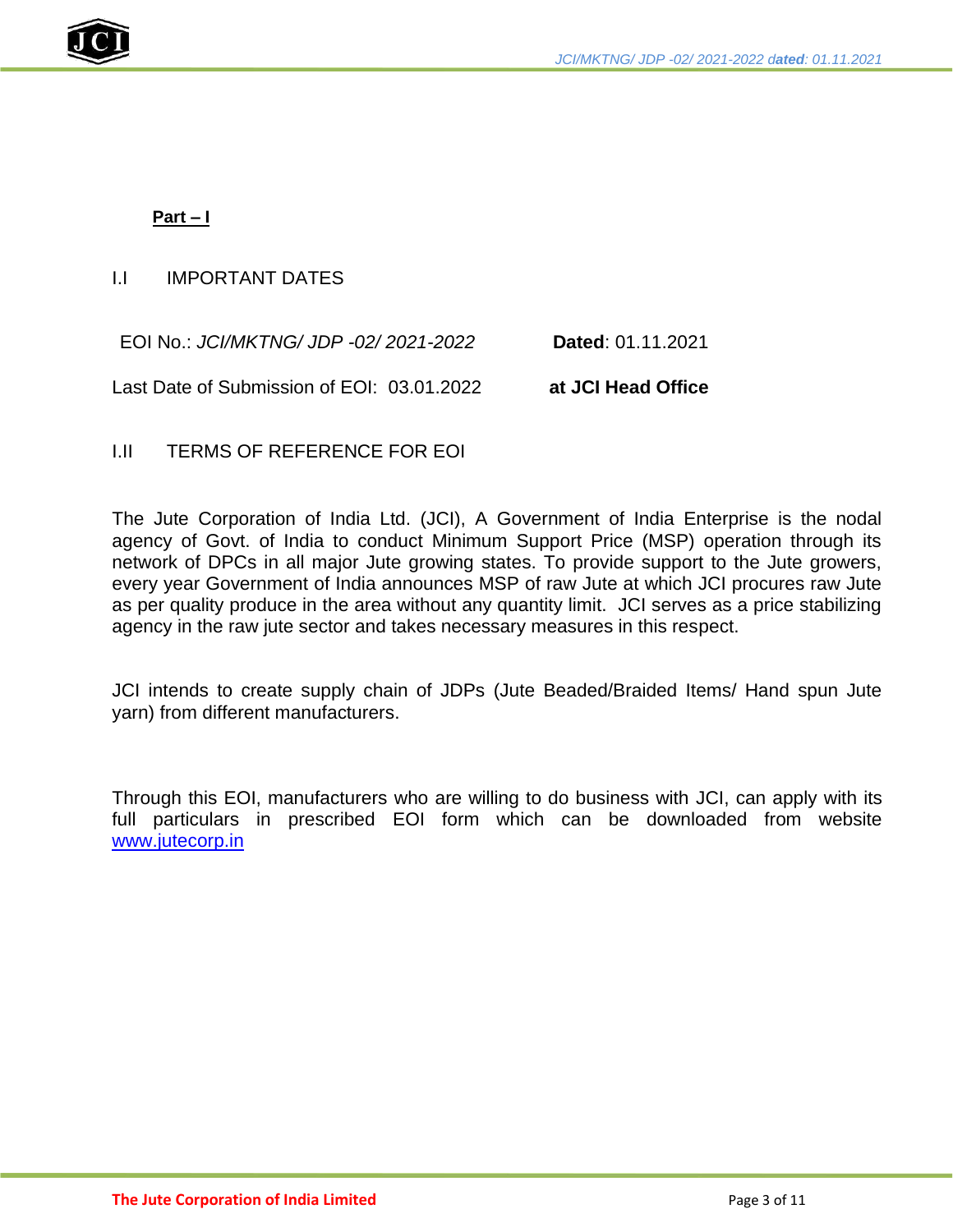## **I.III Essential Requirements**

For above business opportunities essential qualification criteria are as follows:

- 1. Valid registration in the form of Trade License, Registration of Co-operative Societies, Cooperatives Bye Laws, MSME Registration, Section 8 Licence and similar documents evidencing status of the applicant.
- 2. PAN
- 3. GSTIN is mandatory however in case GSTIN is not available then proof of ITR will be required.
- 4. Experience The applicant must have minimum 1 -year business experience in execution and supply of Jute Beaded/Braided Items through involvement of artisans, MSMEs etc. In case applicant is lacking in 1-year business experience, it may submit duration of business experience of its associate members.
- 5. Should possess good track record for sale of merchandise in Jute and / or other allied materials and should be able to execute a single transaction value of minimum INR 6 Lakhs/-.
- 6. Payment Terms Payment shall be made within 7 working days after receipt of bills in duplicate with copy of challan and supporting documents applicable (If any). Estimated time for certification by user department in satisfactory receipt of materials and release of payment by Finance to supplier will be 2 working days and 5 working days respectively. These documents should be submitted within period of 1 week of completion of supplies.
- 7. Authenticated copy of documents, duly self-attested about the details of business mentioning the products by the agency in last 1 year to be submitted along with EOI.
- 8. Applicant organisation should have minimum annual turnover INR 50 Lakhs.
- 9. Section 8 Companies must submit details of machineries and monthly production capacity. Selection will be based on the above mentioned capacity details.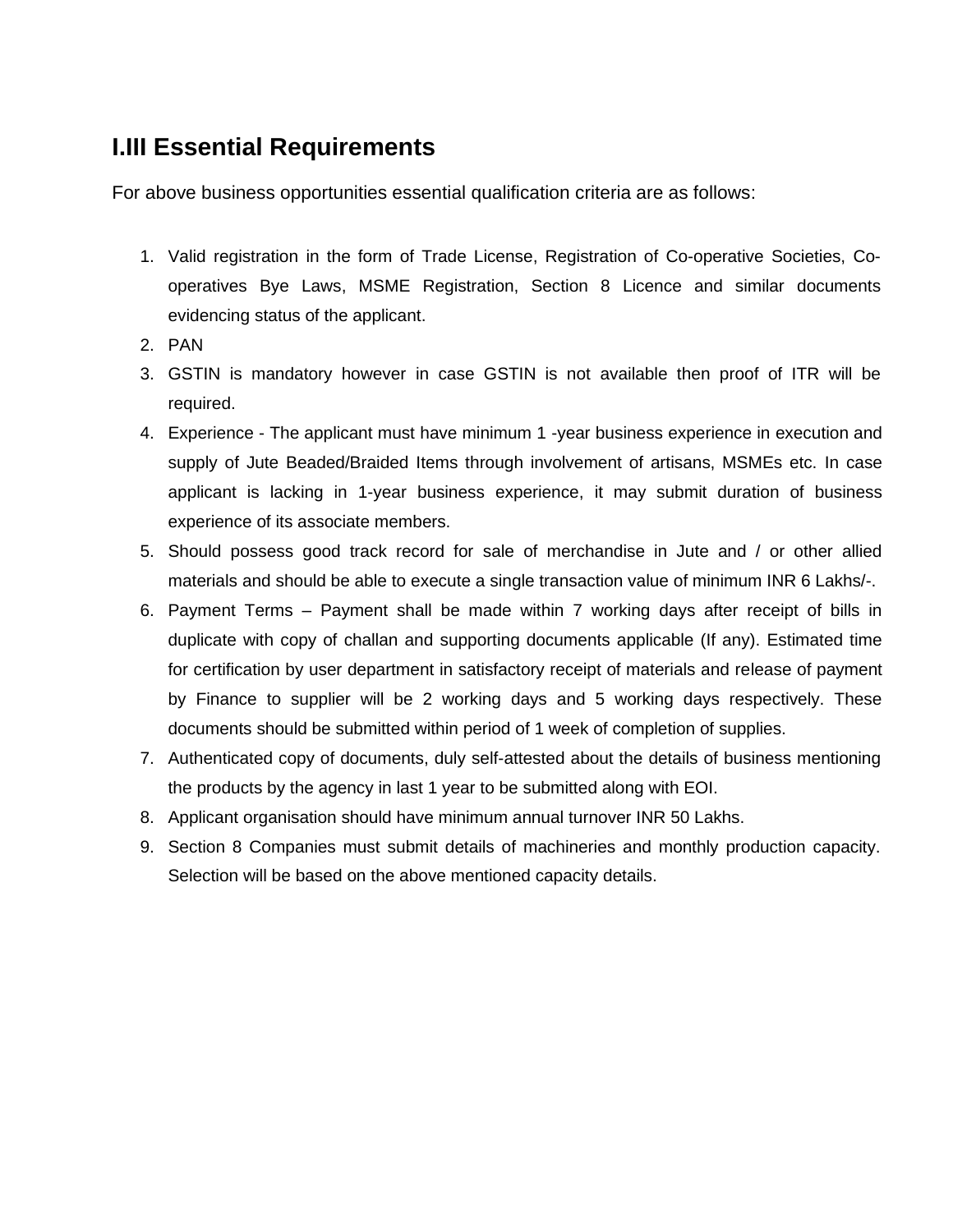



## **I.IV Important conditions to be complied with:**

- 1. The Selected suppliers will produce hand spun jute yarn and Jute Braided Items by the years of experience and knowledge.
- 2. Potential suppliers should be engaged in manufacturing and supplying an exclusive range of Hand Spun Jute Yarn in Kolkata, West Bengal, India. Our range is manufactured using high grade raw material that makes them durable. .
- 3. JCI and selected suppliers will sign an agreement of supply for a specified time period.
- 4. The selected supplier will manufacture the specified jute ropes which are used in craft, home décor projects through its associate members and supply to JCI as per specifications, quality standards approved by JCI.
- 5. The selected supplier will submit daily production status, stock position and dispatch details to JCI.
- 6. JCI will have full right to scrutinize the details of payment to all empanelled associates of the selected supplier engaged in manufacturing.
- 7. The selected supplier shall allow JCI and / or independent inspection agencies appointed by JCI for quality inspection of goods at any of its manufacturing units and the same unit will abide by mutually agreed quality control protocol.
- 8. JCI has full right to discontinue its association with the selected supplier for noncompliance of above mentioned terms and conditions.
- 9. The selected agency should have experience in execution of various time bound projects.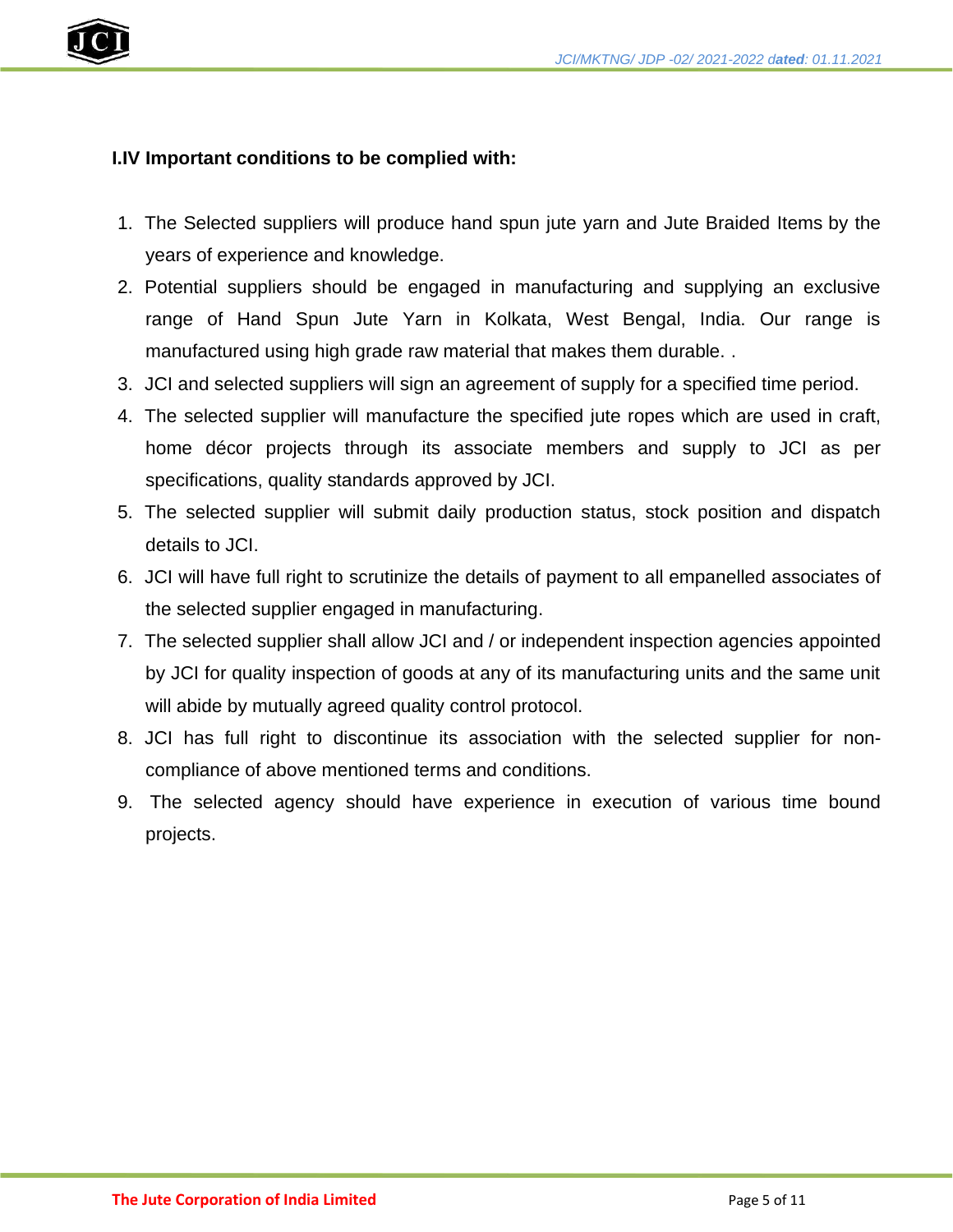## I.V SELECTION PROCEDURE

Selection of supplier will be made solely based on verification of documents as mentioned in I.III Essential Requirements, nature of business, track record of supply of goods to various organizations. Selection of the agency will be JCI's discretion.

Interested parties willing to empanel as supplier may submit only one application. If any more than one proposal is submitted, all such proposals shall be disqualified.

## I.VI Procedure for Submission

- Application is to be submitted in a sealed envelope enclosing all required supporting documents addressed to Senior Manager (O/M) within stipulated date and time.
- Envelope should be marked with **EOI Number and Date.**
- Application may be submitted by Speed Post / Courier or may be dropped in a box kept at JCI Head Office in Kolkata.
- JCI shall not be responsible for any postal delay.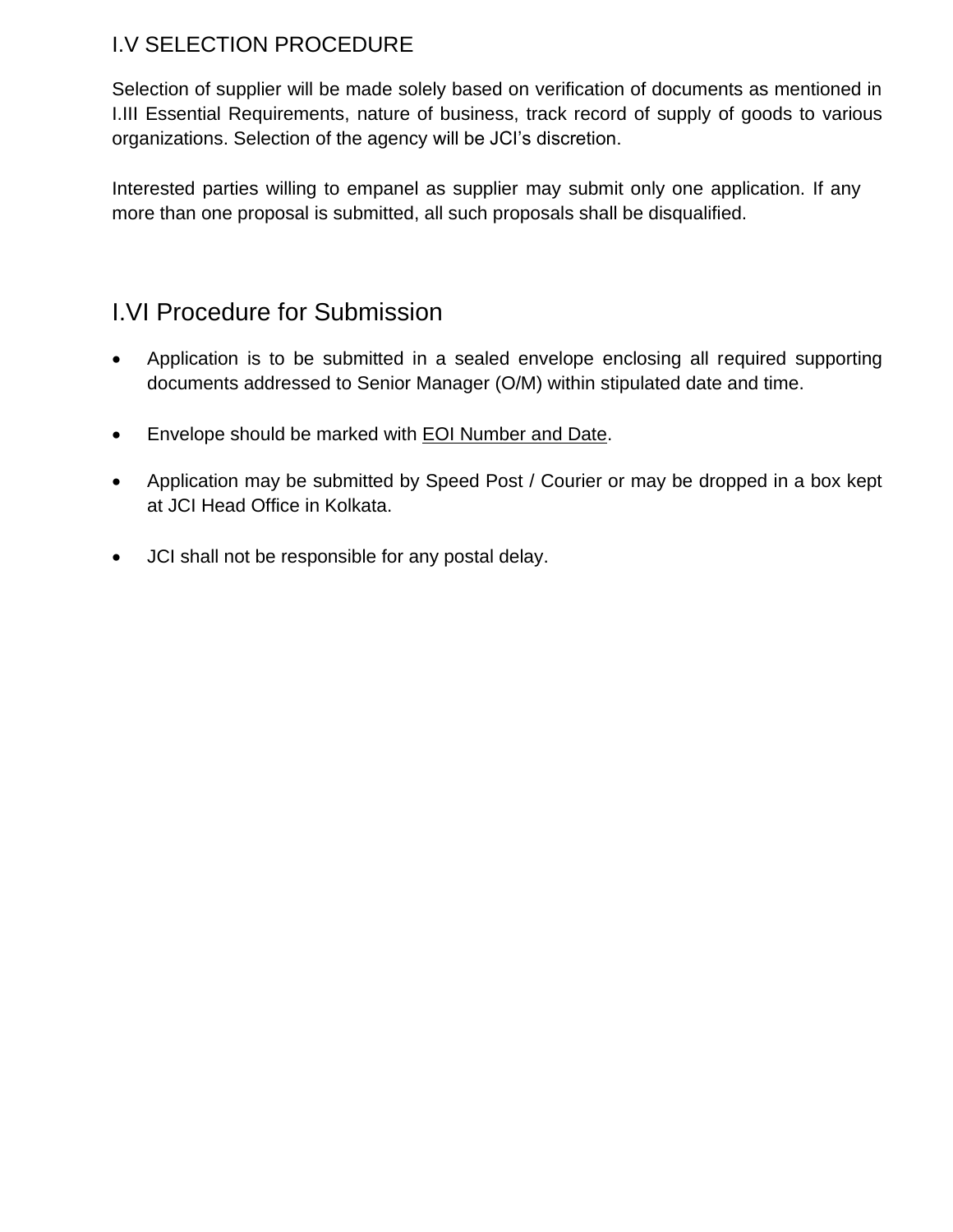

# **Part – II**

### **(***(TO BE SUBMITTED IN LETTERHEAD)*

## II.I DECLARATION

**EOI No.:** JCI/MKTNG/ *JDP -02/ 2021-2022* **Dated: 01.11.2021**

## **Expression of Interest (EOI)**

## **ENPANELMENT AS SUPPLIERS OF JUTE PRODUCTS**

## **DECLARATION**

I/We have read and understood the terms and conditions as mentioned in this documents and I/We agree to abide by them:

Full Name:

**Address** 

Phone:

Mobile No.:

Email:

**Signature:** ………...…………………….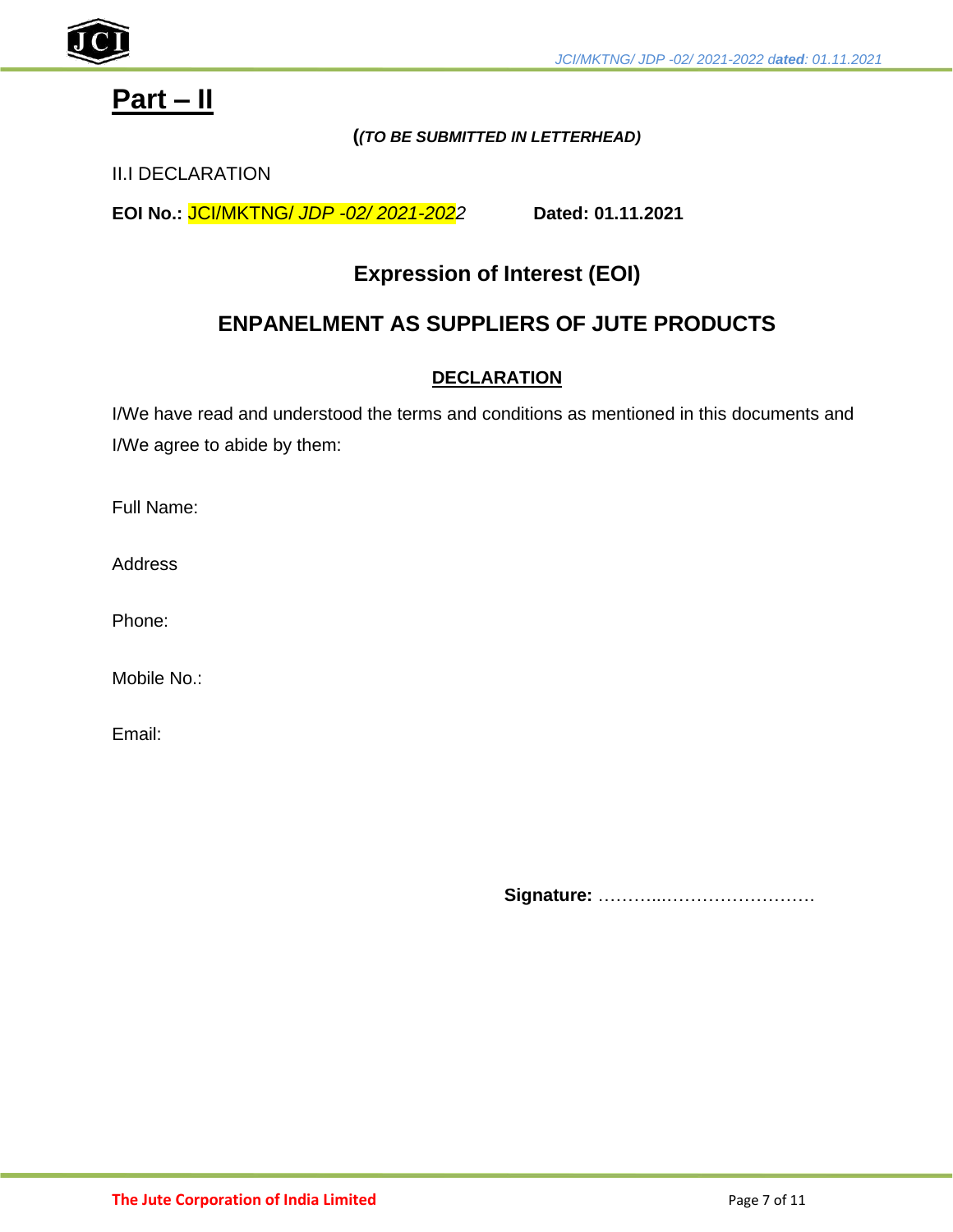## **(on the letterhead of the agency)**

#### II.II EXPRESSION FORMS

*(Form – 1)*

#### APPLICATION LETTER

**To: The Deputy Manager (O/M) The Jute Corporation of India Ltd. 15N, Nellie Sengupta Sarani 7 th Floor, HUDCO Building Kolkata - 700087**

Sir,

We, the undersigned, offer to supply JDPs in accordance with your Expression of Interest Dated [*Insert Date*]. We are hereby submitting our (Proposal), along with necessary documents as required for evaluation.

We are submitting our Proposal in association with:

[*Insert a list with full name and address of each associated Participant***].**

We hereby declare that all the information and statements made in this Proposal are true and accept that any misinterpretation contained in it may lead to our disqualification.

Our Proposal is binding upon us and subject to the modifications resulting from Contract negotiations.

We understand you are not bound to accept our Proposal.

**Authorized Signature [***In full and initials***]:**

**Name and Title of Signatory:**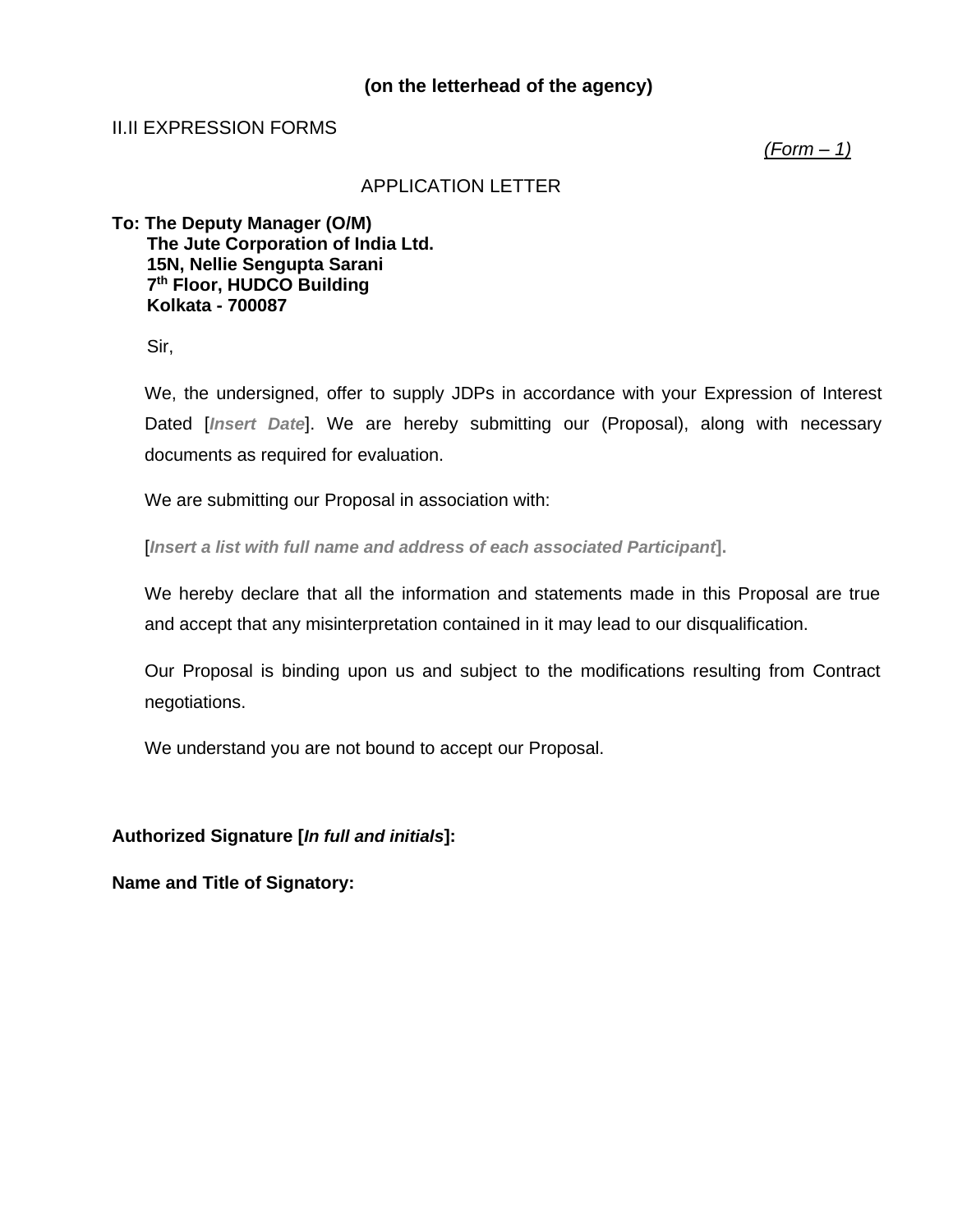#### *(TO BE SUBMITTED IN LETTERHEAD)*

#### **DETAILS AND EXPERIENCE OF APPLICANT**

#### **A. Basic Details**

Provide here a brief description and background of the Cooperative / Association /NGOs willing to empanel as a supplier:

- 1. Name of the entity:
- 2. Registered Address:
- 3. Turnover of last 3 years: *(Enclose copies of Annual Accounts)*
- 3. Bank Details:
- 4. Income Tax Details: *(Enclose copy of last 3 years Annual Income Tax Return)*

#### **B. Experience of past supplies of JDPs**

| SL.<br>NO.      | <b>DATE</b> | <b>BUYER / CLIENT NAME</b> | <b>ITEM DESCRIPTION</b> | <b>QUANTITY</b> | <b>ORDER VALUE</b> |
|-----------------|-------------|----------------------------|-------------------------|-----------------|--------------------|
| $\overline{1}$  |             |                            |                         |                 |                    |
| $\overline{2}$  |             |                            |                         |                 |                    |
| $\overline{3}$  |             |                            |                         |                 |                    |
| $\overline{4}$  |             |                            |                         |                 |                    |
| $5\overline{)}$ |             |                            |                         |                 |                    |

**Note:** Please provide documentary evidence like copy of work order/contract or self declaration for each of above mentioned assignment.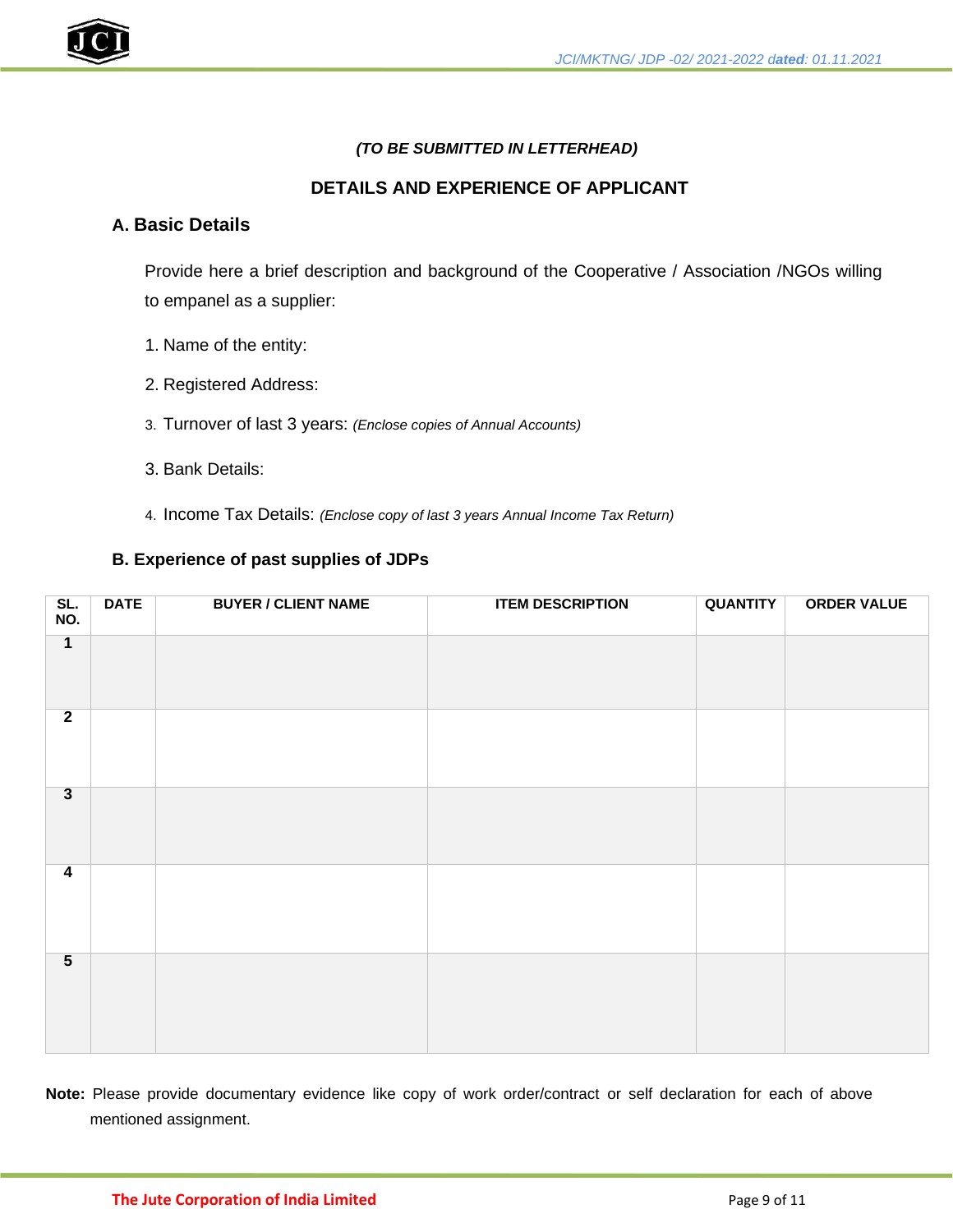#### *(TO BE SUBMITTED IN LETTERHEAD)*

To

The Deputy Manager (O/M) 15 N, Nellie Sengupta Sarani HUDCO Building, 7<sup>th</sup> Floor Kolkata -700087 West Bengal

Sir

As per terms and conditions specified by JCI, we hereby agree and submit application for empanelment with JCI.

Name & Registered address

…………………………………………………………………………………………………………..

 $\begin{minipage}{0.5\textwidth} \begin{tabular}{|c|c|c|} \hline \multicolumn{1}{|c|}{0.5\textwidth} \begin{tabular}{|c|c|c|} \hline \multicolumn{1}{|c|}{0.5\textwidth} \begin{tabular}{|c|c|c|} \hline \multicolumn{1}{|c|}{0.5\textwidth} \begin{tabular}{|c|c|c|} \hline \multicolumn{1}{|c|}{0.5\textwidth} \begin{tabular}{|c|c|c|} \hline \multicolumn{1}{|c|}{0.5\textwidth} \begin{tabular}{|c|c|c|} \hline \multicolumn{1}{|c|}{0.5$ **Authorised Signatory** 

(Seal / Stamp & Date)